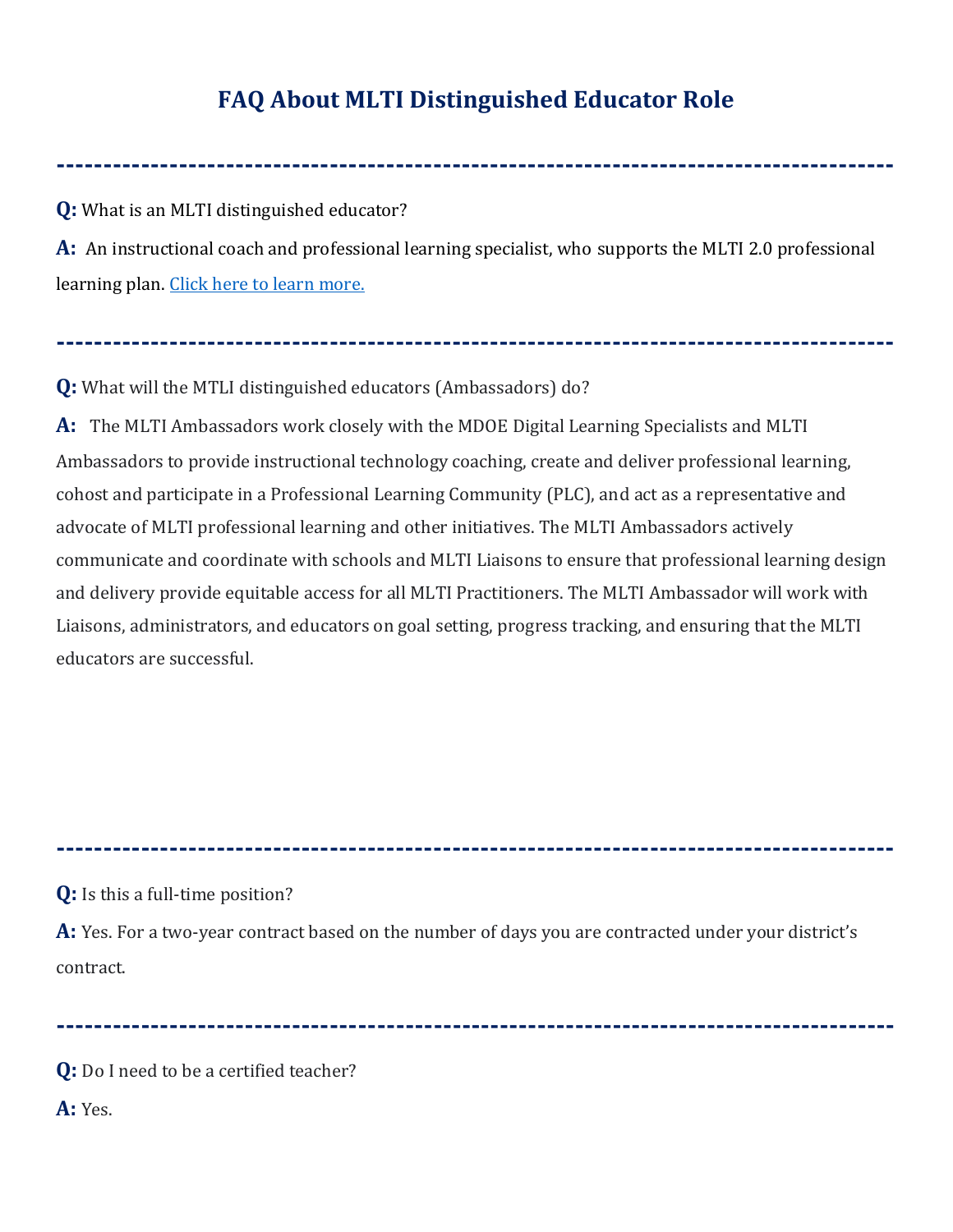**Q:** Will I be expected to travel to Augusta?

**A:** You may be expected to travel to Augusta on occasion, but daily work will be conducted from your home location.

**-----------------------------------------------------------------------------------------**

**-----------------------------------------------------------------------------------------**

**Q:** Will I be a state employee (w/ state benefits, etc.) or do I keep my district benefits?

**A:** You will remain an employee of your school district and retain your district benefits.

**Q:** How do sick days, personal days, etc. work?

**A:** You will still have the same accrual of sick days and personal days that you currently have, but you will coordinate this time with your MDOE supervisor.

**-----------------------------------------------------------------------------------------**

**Q:** Is course reimbursement, similar to what school districts offer, possible in this position? **A:** If you are currently eligible for course reimbursement through your school, this structure will remain in place. MDOE will not be offering any additional course reimbursement during this contract period.

**-----------------------------------------------------------------------------------------**

**-----------------------------------------------------------------------------------------**

**Q:** Will I be expected to attend or present at events far away from my home office? **A:** One of the goals of this position is collaboration, so attending or presenting at events in other geographic regions, state-wide events (MLTI Student Conference, ACTEM Conference, etc.) or even national events (ISTE, SETDA, etc.) may be required.

**-----------------------------------------------------------------------------------------**

**Q:** Will I have opportunities to work with students?

**A:** This position will primarily include working with teachers whose students have MLTI devices and the administration of those schools and SAUs, however some interaction with students is likely.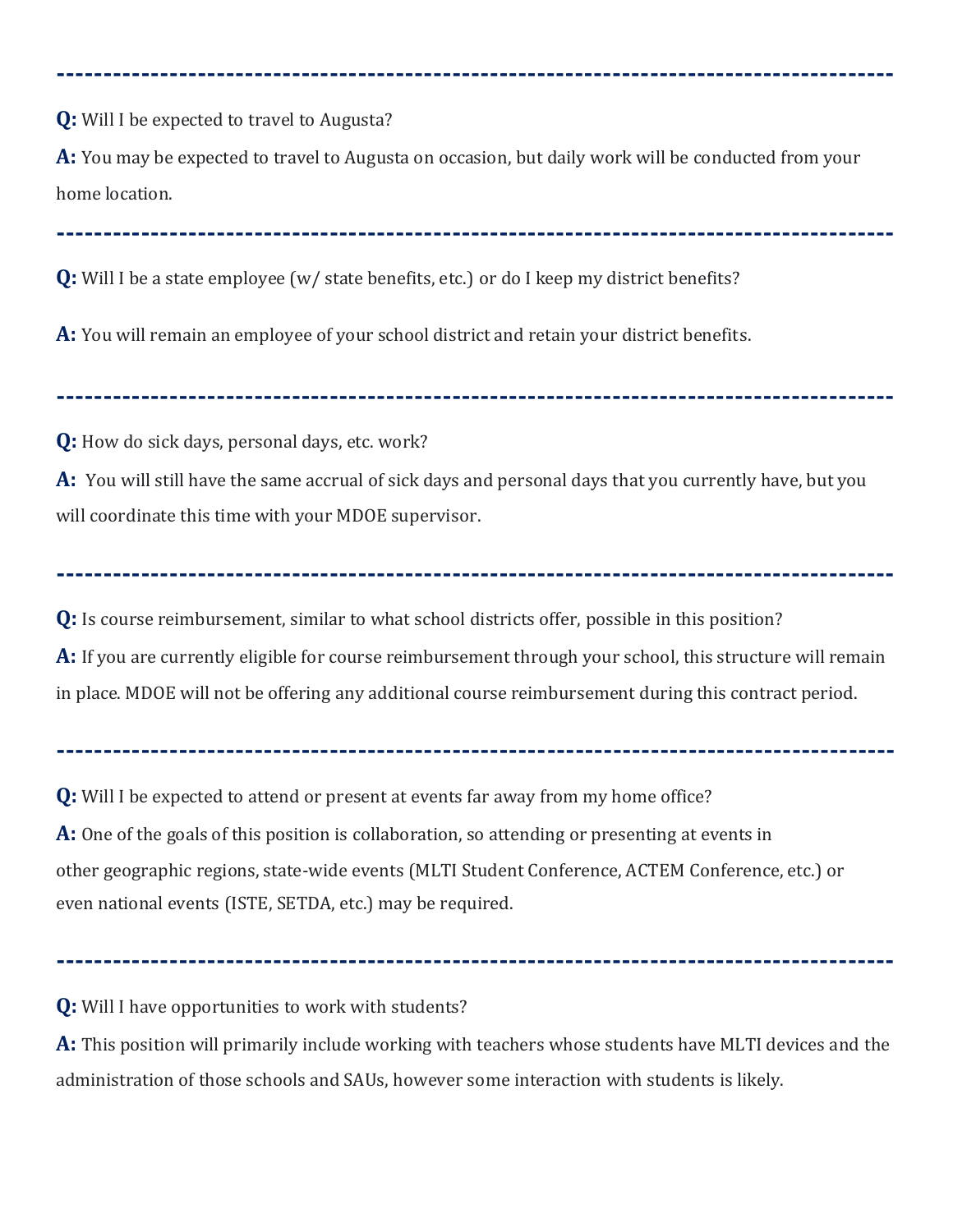**Q:** Will I be provided with technology? If so, what?

**A:** Yes. You will be provided with a state-issued Windows-based laptop, cellular phone, and access to MLTI devices as needed. Maine DOE communications will happen through Microsoft Outlook, Teams, etc.

**-----------------------------------------------------------------------------------------**

**-----------------------------------------------------------------------------------------**

**Q:** Will I be able to continue non-teaching responsibilities/commitments at my school? (i.e. coaching, clubs, and other extracurriculars

**A:** These activities are possible to continue but will need to be agreed to and coordinated with your supervisor during the hiring process.

**-----------------------------------------------------------------------------------------**

**Q:** Is there travel reimbursement?

**A:** There will be travel reimbursement available for approved travel. State travel reimbursement requirements can be found at: <https://www.maine.gov/osc/travel>.

**-----------------------------------------------------------------------------------------**

**Q:** Would I be initiating conversations with schools or will that be setup by the DOE?

**A:** You will work as a member of the Learning Through Technology to coordinate outreach and communication.

**Q:** Will I have flexibility in my scheduling (start & end times)?

**A:** Yes. This will be agreed on and coordinated with your supervisor at the Maine DOE during the hiring process

**-----------------------------------------------------------------------------------------**

**-----------------------------------------------------------------------------------------**

**-----------------------------------------------------------------------------------------**

**Q:** Will I have vacations when my school has vacations?

**A:** Yes. You maintain the same vacation as in your district contract.